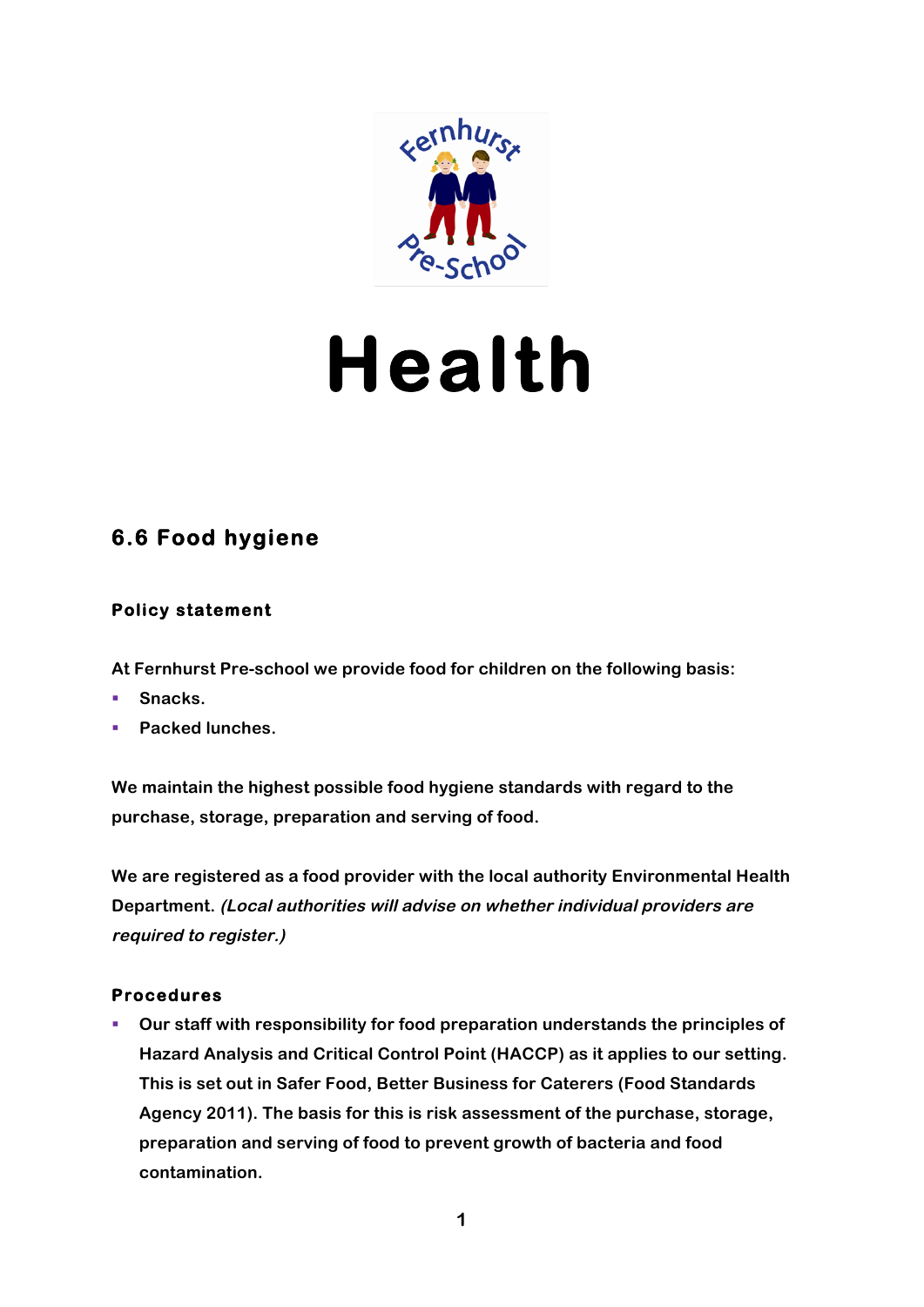- **- All our staff follow the guidelines of Safer Food, Better Business.**
- **- All our staff who are involved in the preparation and handling of food have received training in food hygiene.**
- **- The persons responsible for food preparation and serving carries out daily opening and closing checks on the kitchen to ensure standards are met consistently. (See Safer Food, Better Business)**
- **- We use reliable suppliers for the food we purchase.**
- **- Food is stored at correct temperatures and is checked to ensure it is in-date and not subject to contamination by pests, rodents or mould.**
- **- Packed lunches are stored in a cool place; un-refrigerated food is served to children within 4 hours of preparation at home.**
- **- Food preparation areas are cleaned before and after use.**
- **- There are separate facilities for hand-washing and for washing-up.**
- **- All surfaces are clean and non-porous.**
- **- All utensils, crockery etc. are clean and stored appropriately.**
- **- Waste food is disposed of daily.**
- § **Cleaning materials and other dangerous materials are stored out of children's reach.**
- § **Children do not have unsupervised access to the kitchen.**
- When children take part in cooking activities, they:
	- **- are supervised at all times;**
	- **- understand the importance of hand-washing and simple hygiene rules;**
	- **- are kept away from hot surfaces and hot water; and**
	- **- do not have unsupervised access to electrical equipment, such as blenders etc.**

### **Reporting of food poisoning**

**Food poisoning can occur for a number of reasons; not all cases of sickness or diarrhoea are as a result of food poisoning and not all cases of sickness or diarrhoea are reportable.**

§ **Where children and/or adults have been diagnosed by a GP or hospital doctor to be suffering from food poisoning and where it seems possible that the source of the outbreak is within our setting, the Manager will contact the Environmental Health Department to report the outbreak and will comply with any investigation.**